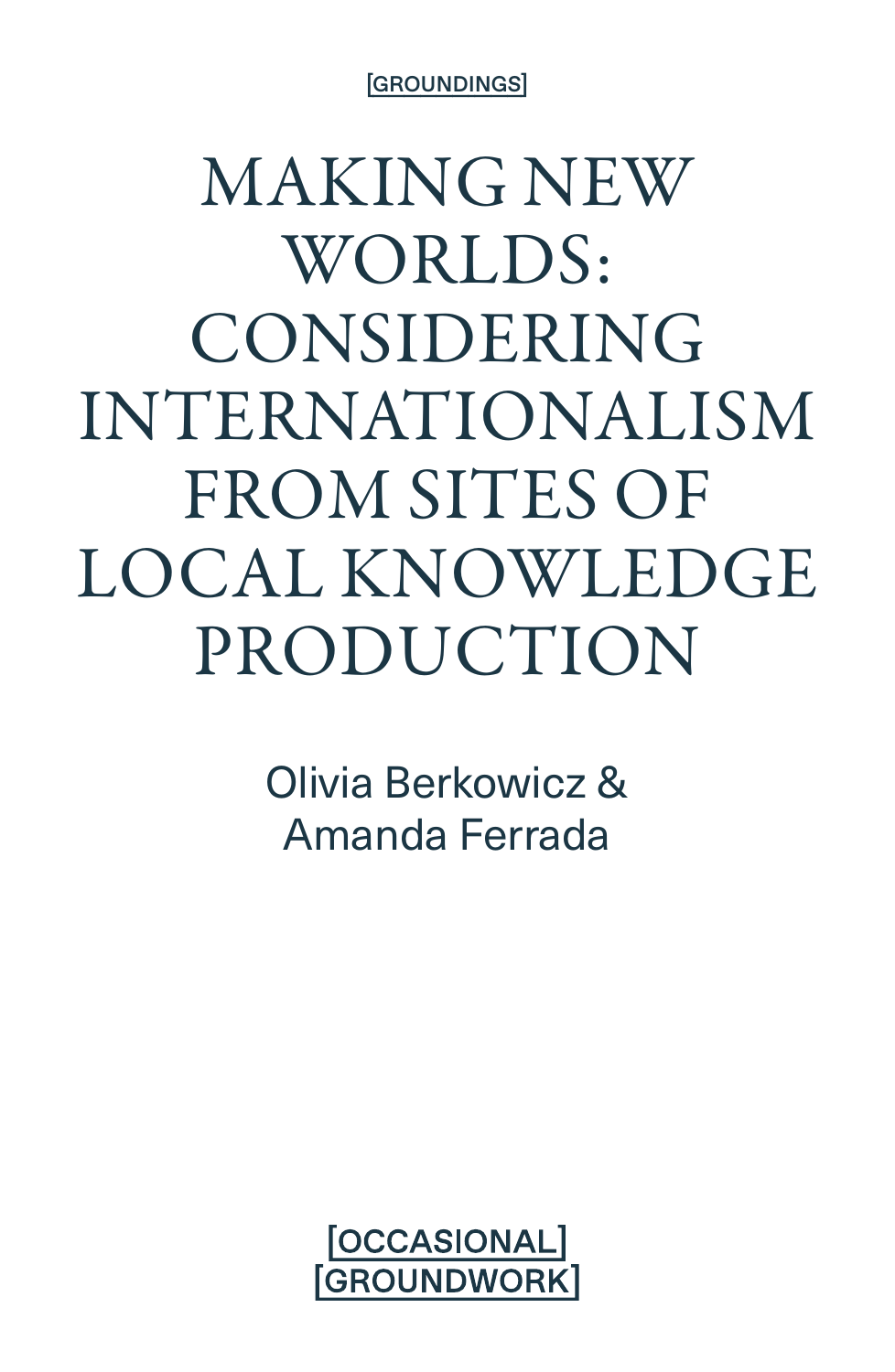Within the context of politics and social movements, the idea of internationalism has traditionally been situated on the left – think, for example, of the establishment of international workers' rights. It is only in recent history that internationalism has moved towards the right end of the political spectrum. What used to centre on uniting the working class against nationalism, war, and capitalism has now been integrated into a neoliberal, globalised world order.

The starting point of this text was to consider how the concept of internationalism may be explored artistically from a perspective which does not promote Eurocentrism. How is contemporary art made 'international'? How do we relate to questions of globalisation and the international art biennial – which periodically brings together artists and audiences from around the world – as a format to exhibit art? In asking these questions, we also embarked on a process of unlearning existing assumptions together with the invited artists who were interviewed for this text. Importantly, notions of positionality, context and conditioning by the Western art system were reflected upon throughout.

The challenge is to rethink our relationship to artistic internationalism and its current integration with global capitalism. What we need to address is the idea of an inclusive and 'neutral' space for experiencing different cultures in a specific time and place, and how this space has been formed by a certain (white) gaze and the dominant narrative of Western history. The underlying logic in modern times has been to create hierarchies and fixed perspectives regarding what is perceived as 'valuable' and 'interesting' in the art market. This is based on a Western context and Western ideas of what we should consider, and which cultural centres and institutions, such as the biennial, are considered important. To critically unpack the idea of 'internationalism', we need to understand the standards and infrastructures that are constructed within the art world, and what we mean when we invite people into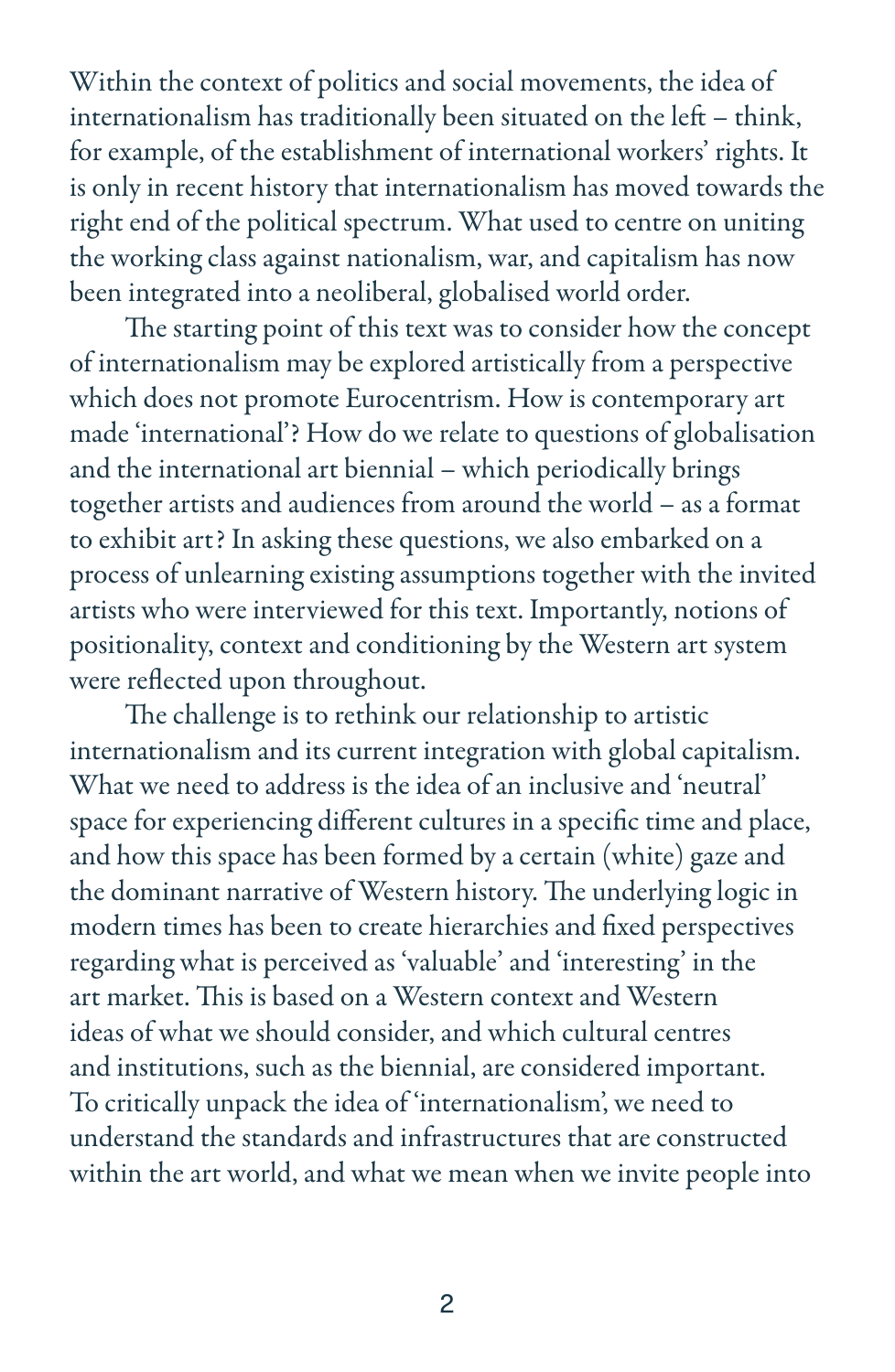an 'international' space such as a biennial $^1$ .

Our method and research in this text consists of inviting three cultural practitioners who operate from different localities that are not based in the 'West'. We spoke to the artistic collective Pangrok Sulap, who are based in Malaysia; the Mapuche<sup>2</sup> artist Paula Baeza Pailamilla; and the German-Congolese artistic duo Mukenge/ Schellhammer.

Paula Baeza Pailamilla lives and works in Santiago, Chile and Switzerland. Her practice takes the form of performances, workshops, and videos in which she engages Mapuche culture to contrast the social and ecological modern condition. The recuperation of ancestral knowledge is key: to achieve this, the artist centres her own body as a carrier of Mapuche memories and history.

The artistic collective Pangrok Sulap often focus on empowering rural communities of Borneo through art. Their methods are based on a working process in which they collectively work with community participation, to transfer and reflect on indigenous narratives and experiences. We spoke with Adi Helmi Jaini and Bam Hizal as representatives of the collective for this text.

The duo Mukenge/Schellhammer function as an experimental 'guinea pig' for post-postcolonial thought and practice in the laboratory of contemporary Kinshasa. The duo expose themselves to confrontational situations in changing social systems and situations between Europe and the Democratic Republic of the Congo (DRC), capturing and reworking their experiences and investigations in an ongoing artistic process that includes paintings, performance, scenography, experimental video and urban intervention.

<sup>1</sup> It is worth noting that a number of biennials in recent years have made a concerted effort to resist this globalised outlook, but these do not form the focus of this essay.

<sup>2</sup> The Mapuche people are the original inhabitants of a vast territory in what is now called Chile and Argentina.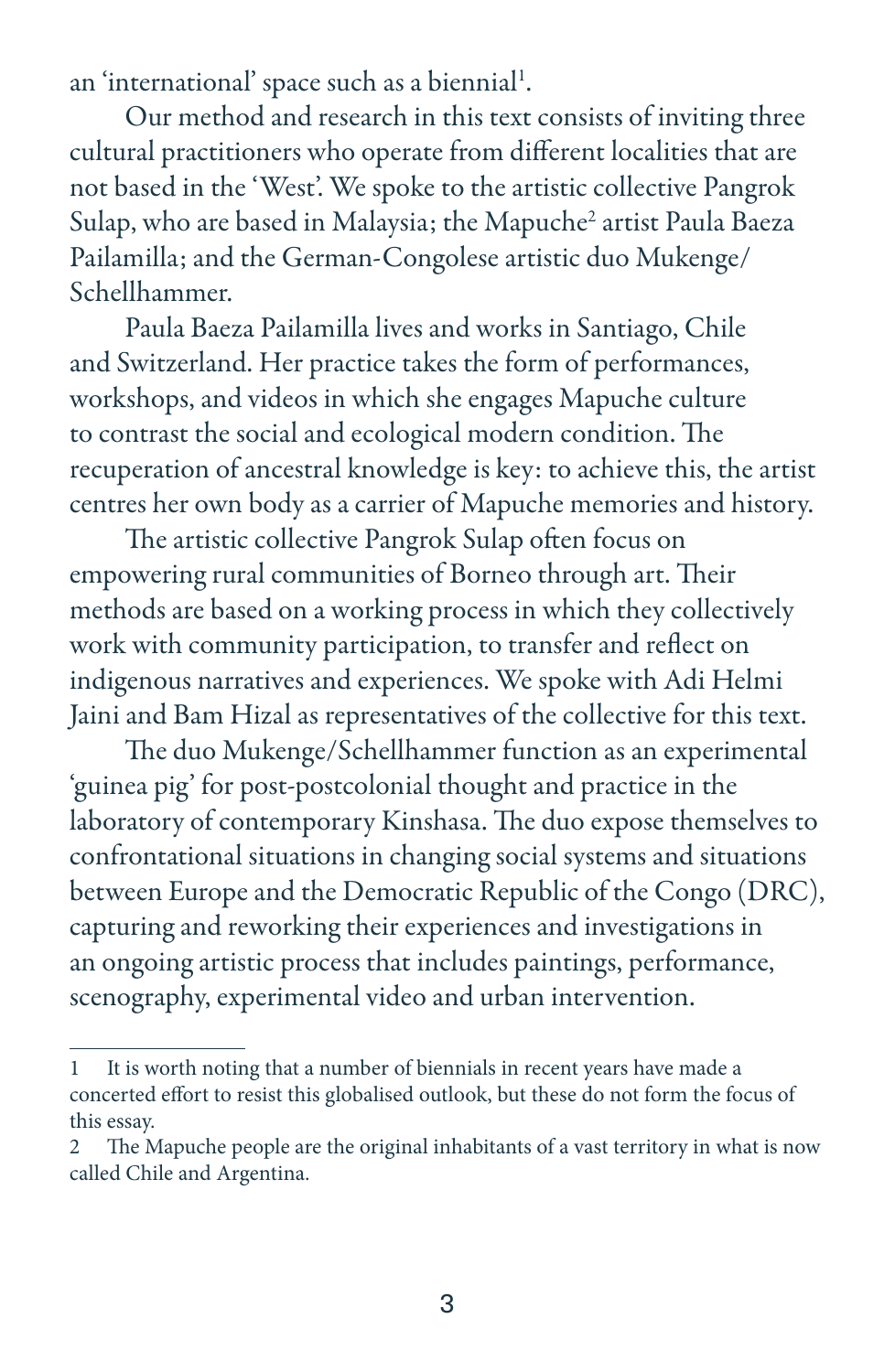To tease out and trouble the legacy of internationalism today, we sought to discuss new forms of artistic collaborations that challenge dominant Eurocentric structures. What came to the fore in our conversations was how the invited artists all approach their practices and circulation of artworks through partial, situated, and limited perspectives. These 'situated knowledges', to borrow a term from the scholar Donna Haraway,<sup>3</sup> are platforms for the creation of new methods and alternative realities which disrupt the vested interests of Western forms of exploitation through capital and homogenisation.

In our conversations, we found that the promise of internationalism does not hold the same power in the face of globalisation, competition, and extraction of value in the Global South. To reconsider the modern ideal of internationalism and its claim to universality, we asked the three artists about how they relate to the processes by which art is made international and what methods they have created to carve out spaces of self-determination in the face of Western cultural and economic imperialism.

Writing in 2015, the art historian and theoretician Boris Groys posited a distinction between the internationalism as an idea and globalisation in practice:

In fact, contemporary globalization is the direct opposite of the modern ideal of internationalism and universality. The world of globalization is not a world of international solidarity or shared cultural values. […] Rather, it is the world of the global competition of everybody against everybody. This competition pushes the subject who participates in it to mobilize his or her own human capital.<sup>4</sup>

<sup>3</sup> D, Haraway, 'Situated Knowledges: The Science Question in Feminism and the Privilege of Partial Perspective', Feminist Studies, 14 (3), (1988), pp 575–599. https://doi.org/10.2307/3178066

<sup>4</sup> Boris Groys, 'NSK: From Hybrid Socialism to Universal State', e-flux.com, November 2015.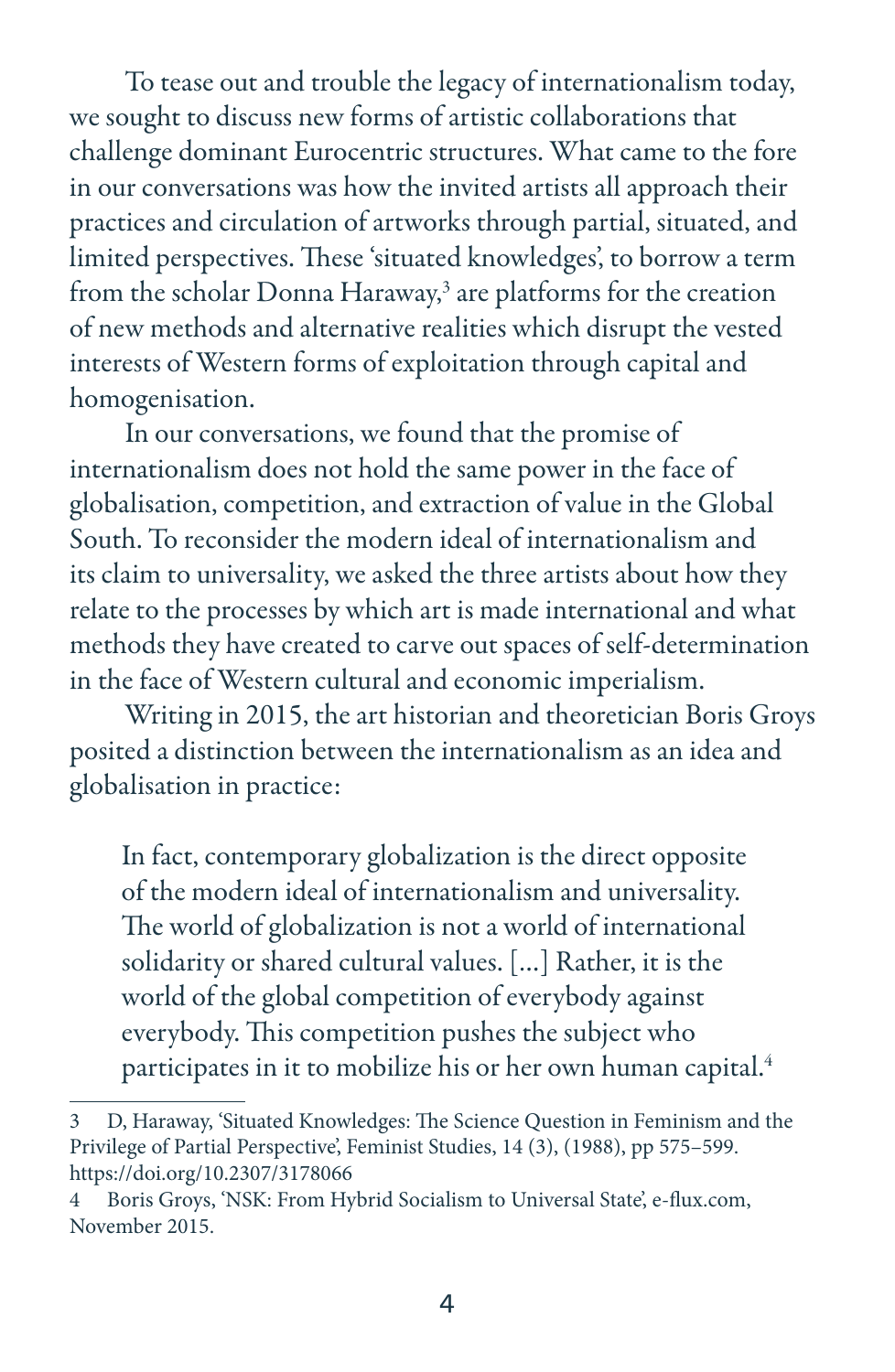Today, we find that the promise of internationalism has been drastically altered in relation to the spread of global competition and free markets. Mukenge/Schellhammer argue that it is important to dismantle the word 'internationalism' within the art world, and especially to pay attention to what conditions this structure creates depending on which locality you operate from. The duo's practice involves creating paintings and video works that address these issues, but they also organise Laboratoire Kontempo, where local and international artists seek to reinterpret the notion of the 'contemporary' in relation to Kinshasa. This is a strategy to produce theory and art history from an alternative point of view, which aims to challenge colonial hierarchies and Eurocentric models. As they put it:

If we take the context and concept of art and internationalism, we must also look back to colonial history and the structures that nourish certain stereotypes. What does it mean when you say 'international'? In this context, we're already departing from a Western point of view. To be recognised internationally, one must create artworks based on the standards of the Western world. This is why the word 'internationalism' changes in the context of Kinshasa.

As our conversation with Mukenge/Schellhammer demonstrates, it is of the utmost importance to challenge the implicit colonial and imperial histories that are ingrained within internationalism and the art system. 'Just because you are known abroad does not mean that you are an international artist, you are still limited to being a Congolese artist,' Mukenge/Schellhammer explain. With this in mind, we are forced to reckon with the fact that in relation to the locale of Kinshasa in the DRC, the internationalist ideal of universal cooperation and solidarity is problematic.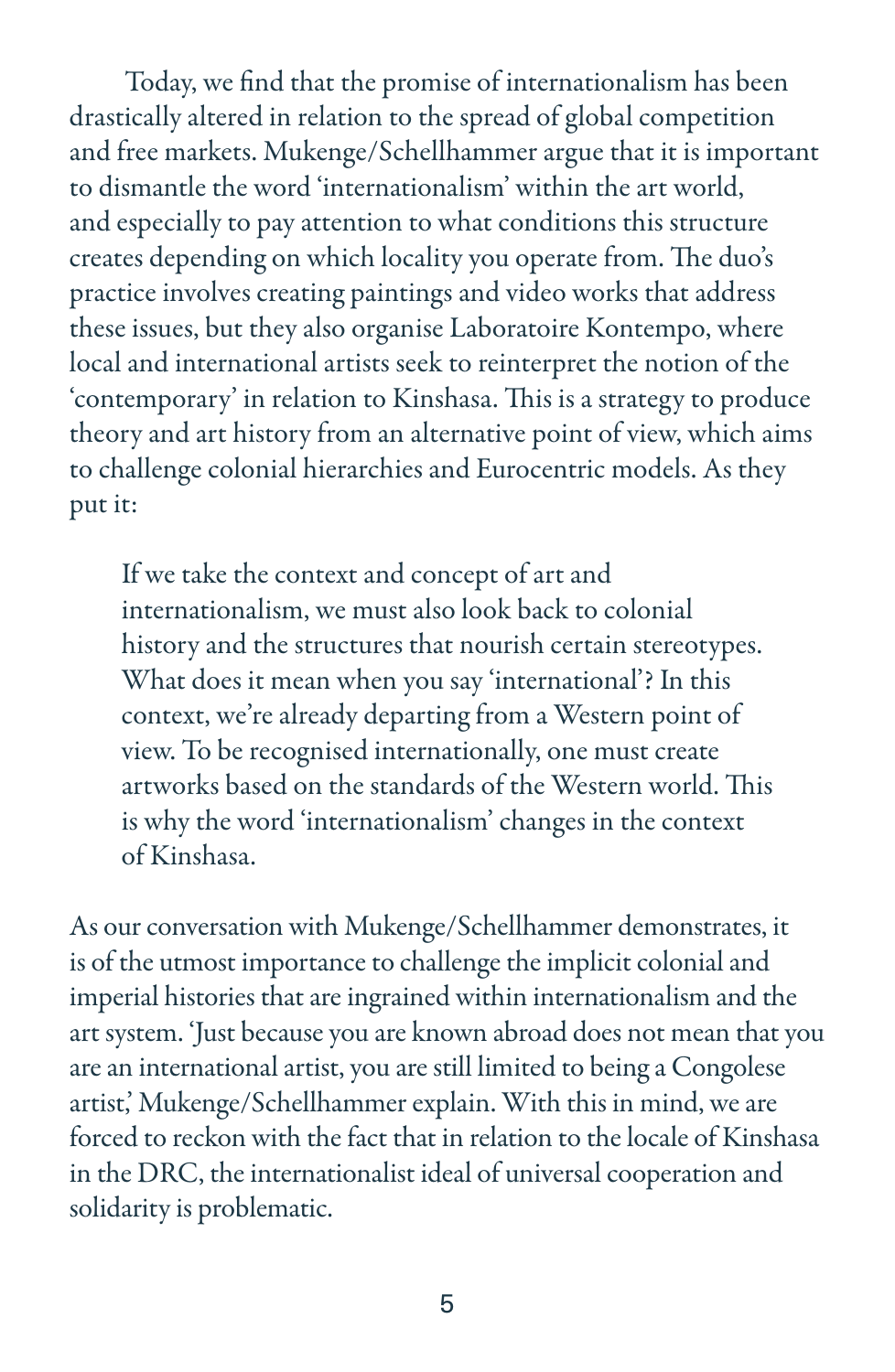In a similar manner, the collective Pangrok Sulap also questioned the relevance of what is deemed to be 'internationalism' today. In our conversation on their practice in Sabah, Malaysian Borneo, they argue that 'a good artist is someone who does good for their community'. The collective focuses on performative workshops involving woodcut prints with local inhabitants. The function of the internationalisation of their work through the biennial is seen as valuable in the sense that the artwork is a vehicle for storytelling of the local community.

The aim with this text is to explore the complexity and various contradictions of the biennial structure together with the invited artists. Although the role of the biennial has shifted, we cannot underestimate the existing institutionalised structures that have already been created as centres of gravity within the art world. As professor in contemporary art history Terry Smith argues, the term 'international' within the art world also has another connotation:

Within the biennial dynamic, 'international' usually means *everywhere else*; it means connectedness occurring at scales beyond the immediate reach of the local agents – that is, beyond my art world, and those nearby, beyond my 'region.'5

If we consider the beginnings of the biennial in 1895 with the Biennale di Venezia, the ideal form of a biennial stems from the hope to internationalise local art worlds based on the centres and the peripheries of Europe. Even though the format of the biennial has changed throughout history and has various localities today, the form has implemented a centralisation of Western institutions that wish to sample art from elsewhere, although not necessarily embracing it. This has of course changed throughout history with the establishment of local biennial ecosystems, yet the gravity of New York, London, Paris, and Berlin still holds sway.

<sup>5</sup> Terry Smith, 'Biennials: Four Fundamentals, Many Variations', www.biennialfoundation.org, 7 December 2016.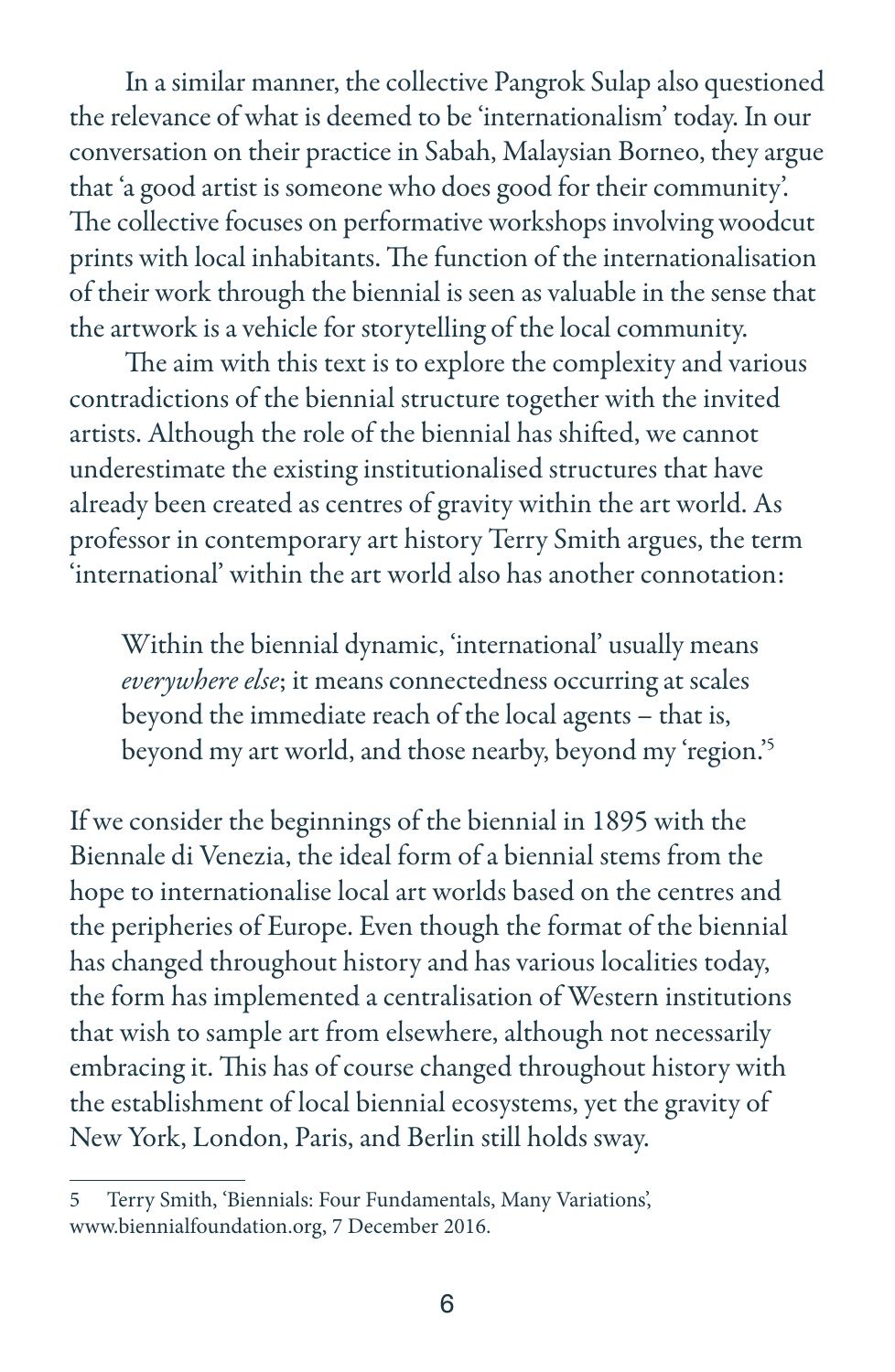Paula Baeza Pailamilla's artistic practice reflects upon how the market response to her work shifts depending on which locality she operates from and how those conditions predetermine her possibilities.

I can recognise the differences between the art market, the economic infrastructure, and the payment in different art fields. In Chile I participate in different projects, however the funding for my artistic production comes mostly from Europe. I feel this borderline, a contradictory situation where the context is very different.

Her work centres around these contradictions, the complexity of how her own body is evidence of the various histories at play: her being a woman, her physical features, her Mapuche name by which people in Chile recognise her as a Mapuche. She experiences being racialised and being part of a nation, i.e. Chile, which has close ties to Occidental cultural and imperial histories:

In Switzerland, where I work, for example, I don't want to say that I am Mapuche because people will exotify you. But in Chile it is very important to say this because it's a political situation and position. I can feel this difference when I change the context, it's more uncomfortable. I can feel how my position changes depending on which context I am in.

But there are also opportunities to utilise participation in the establishment and operate in the biennial format in order to make visible how various contexts and experiences are connected. Pangrok Sulap often work with the local community in Sabah as a starting point to meet with other communities from different contexts. 'There are different things we do when we visit different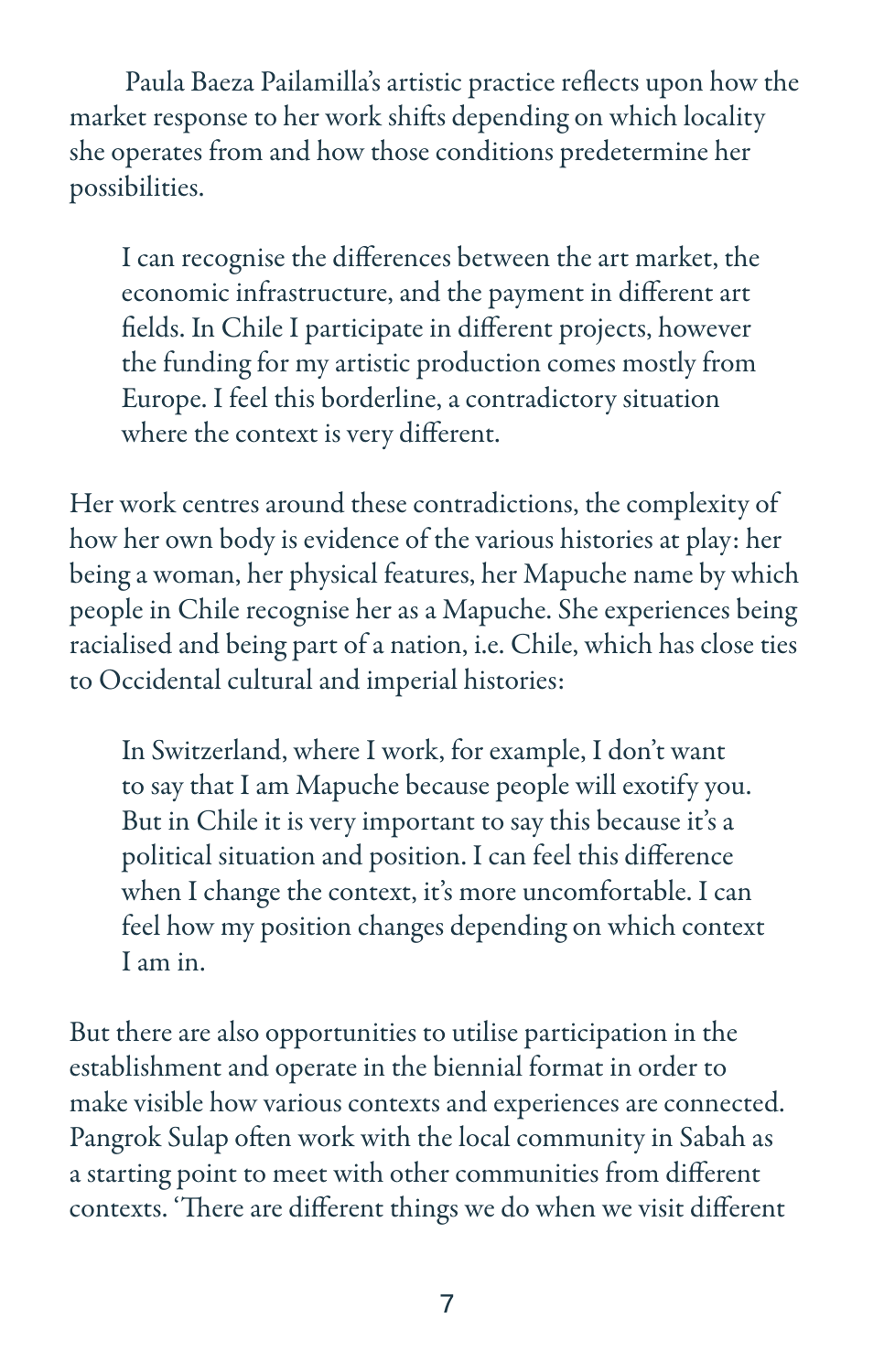communities, we always like to hear about the local stories when we visit different places. It's important that we try to relate to see the similarities between our local context and theirs,' Pangrok Sulap say. 'For example, when we were invited to participate in an exhibition in Hong Kong, we wanted to represent our local community. When we are going to a place like Hong Kong, we want to have a conversation with the community there, we need to be local when we go there, we need to meet with local people, the local is global – we are glocal.'

As Pangrok Sulap imply, there is an important purpose to bringing local stories to a global context, where the biennial serves as a platform to reflect on common global issues. According to Baeza Pailamilla, 'the context of the biennial is a very multicultural arena; however, sometimes it creates certain stereotypes. But I believe that when artists can meet in this context, it's very powerful. I think it's important to think collectively in this arena.' She continues: 'For example in Chile, white people with money are often the ones to represent their country. We have an exception in Bernardo Oyarzún, who is a Mapuche artist who exhibited in the Venice Biennale. This moment is important because he is the first Mapuche who represented Chile. I often think, which artists are allowed to be exhibited in this way? These are the elite in Chile, people with money and certain surnames, that are the ones who can exhibit their art. In the case of Bernardo Oyarzún, it's important because racialised people who are outside the elites can see that they also have the possibility to be represented.'

Citing the writer and politician Upton Sinclair, the artist Jonas Staal proffers that 'the goal of the artist at the dawn of internationalism was not to "make artworks," but to make a world'.<sup>6</sup> This is exactly what is at stake in the practices of the three artists interviewed here. As Pangrok Sulap put it, 'As artists we need to be the thinkers for our communities. We need to be there. We need

<sup>6</sup> Jonas Staal, 'To Make a World, Part I: Ultranationalism and the Art of the Stateless State', e-flux.com, September 2014.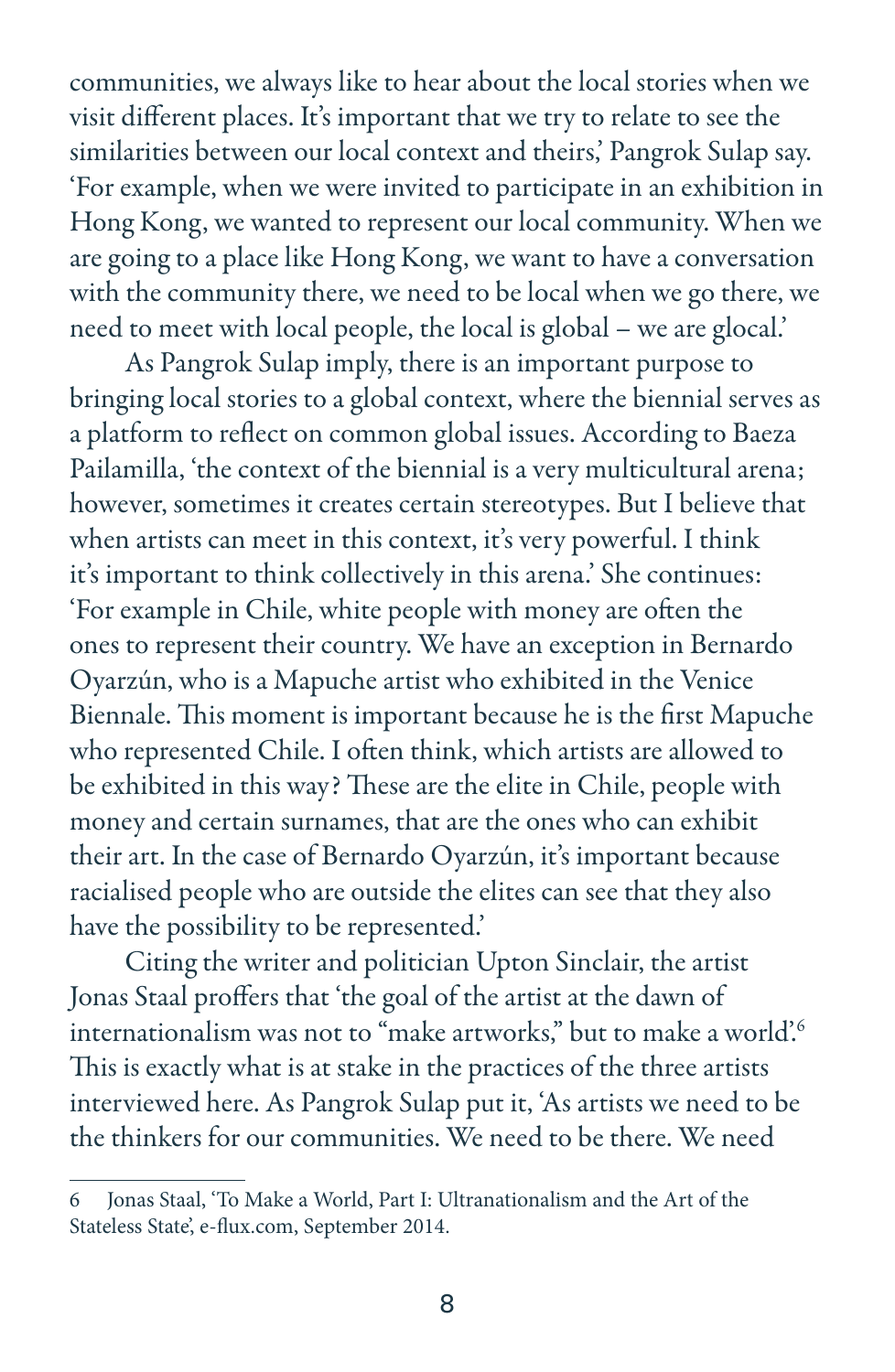to know their stories.' These artists think anew together with their communities in three ways: making community, building alternative infrastructures and creating discourse 'from below'.

In a bid to provincialise Eurocentric notions of the international, the invited artists use different strategies to shift the perspective. They argue that the notion of the international is already weighted with a modernist, colonial heritage – and it is oftentimes put into a binary relation to the local. In this power dynamic, the local is seen as less complex, less valuable, stereotypical as well as parochial. Mukenge/Schellhammer argue that 'For most artists, the international is the goal. The "international" dominates the local discourse.' They go on to say, 'The international is not very complex, it's rather very generalised. And that's why artists must simplify their practice to enter the international area. The local should be the primary point of departure.' To decentre the notion of the international, which the art world insists on as the pinnacle of complexity, it is vital to create artistic methods and networks that have their own internal logic based on local demands that reflect upon global issues.

Pangrok Sulap also highlight the importance of situated knowledge production: 'We invite writers, professors and lecturers from universities to write about our work. Our aim is to publish a book this year, so that we can give this book to libraries and universities. It's very important to create a platform to spark conversations about our practice. As artists we need to communicate with many different people – not only with the artistic community, but also professionals within the educational field.' Similarly, the work of Mukenge/Schellhammer focuses on creating discourse around local artistic practices where the circulation of knowledge is key. Inviting art historians, writers and theoreticians becomes a strategy to produce knowledge from the local situation, rather than being 'interpreted' from a Western discursive framework.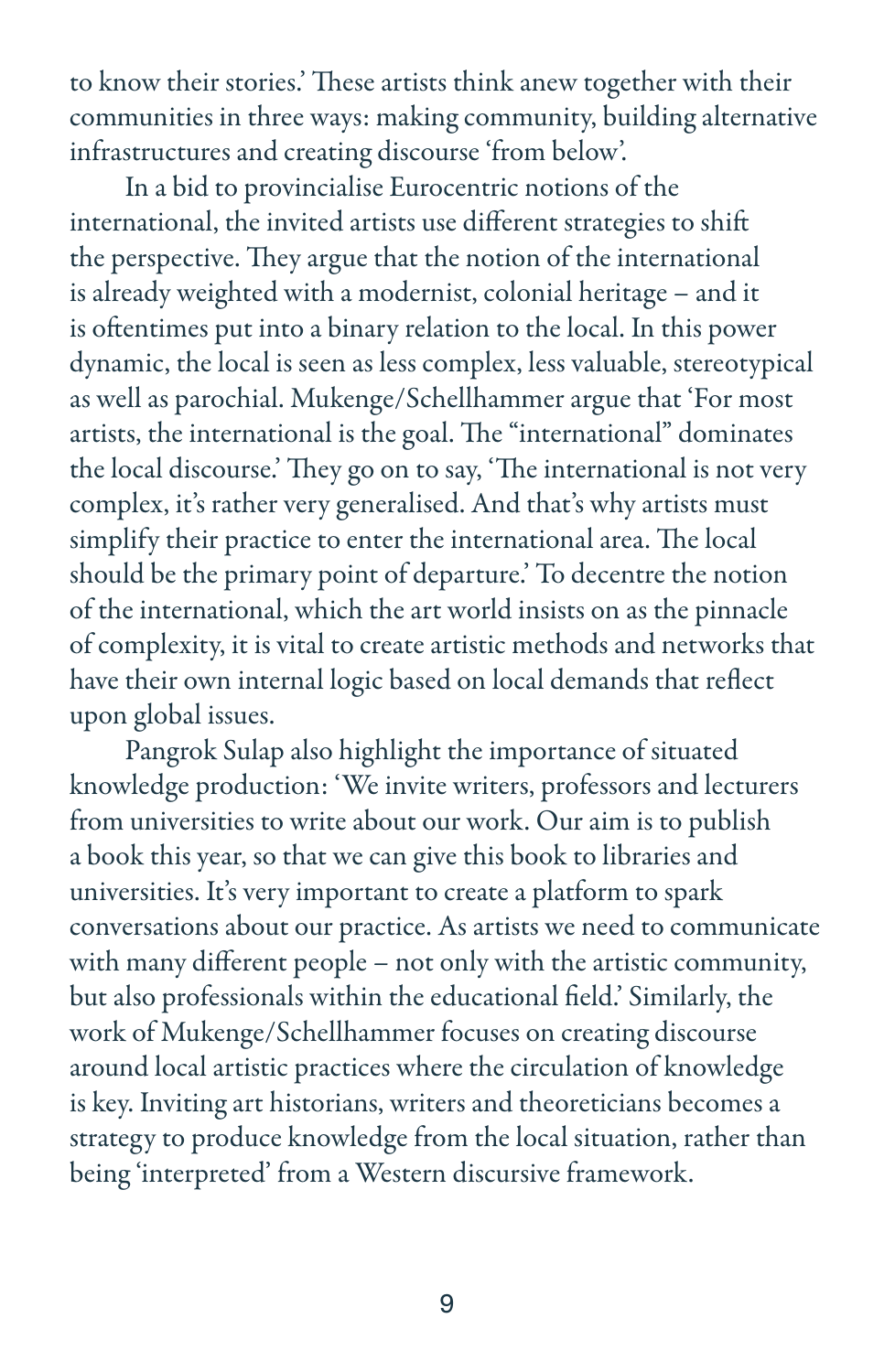We should consider who is posing the questions of what internationalism is and what it represents today in relation to the biennial – and why. Through our dialogues with Mukenge/ Schellhammer, Pangrok Sulap and Paula Baeza Pailamilla, we found that the history of internationalism and the biennial is weighted with colonial and imperialist ideas of networks, geographies, and hierarchies. The important question raised in these encounters is how to flip the perspective from the institutional 'top down' approach to a way of organising and creating artistic discourse 'from below'. In this sense, it becomes interesting to consider how established institutions become nodes for dissemination of artworks – rather than the sites of production themselves. This is evidenced by how Pangrok Sulap and Mukenge/Schellhammer work with community-driven and locally engaged formats.

Part of this process is understanding and then unlearning how Western concepts, discourses, and forms of institutionalisation condition how we navigate the international art world. This was brought to our attention time and time again in the interviews. Our text was driven by a conscious choice to let the artists be the driving forces behind the argumentation. This choice was about decentring the contemporary art world's pre-established structures. Again, we see the importance of highlighting already existing artistic methods and networks, which create their own internal logic based on local demands. These local demands are the starting points to think collectively about common global issues. We see how the local is the relevant point of departure to meet different needs. Ultimately, it is clear that local communities and indigenous perspectives play a key role in rethinking and establishing new forms of understanding of internationalism and the biennial today.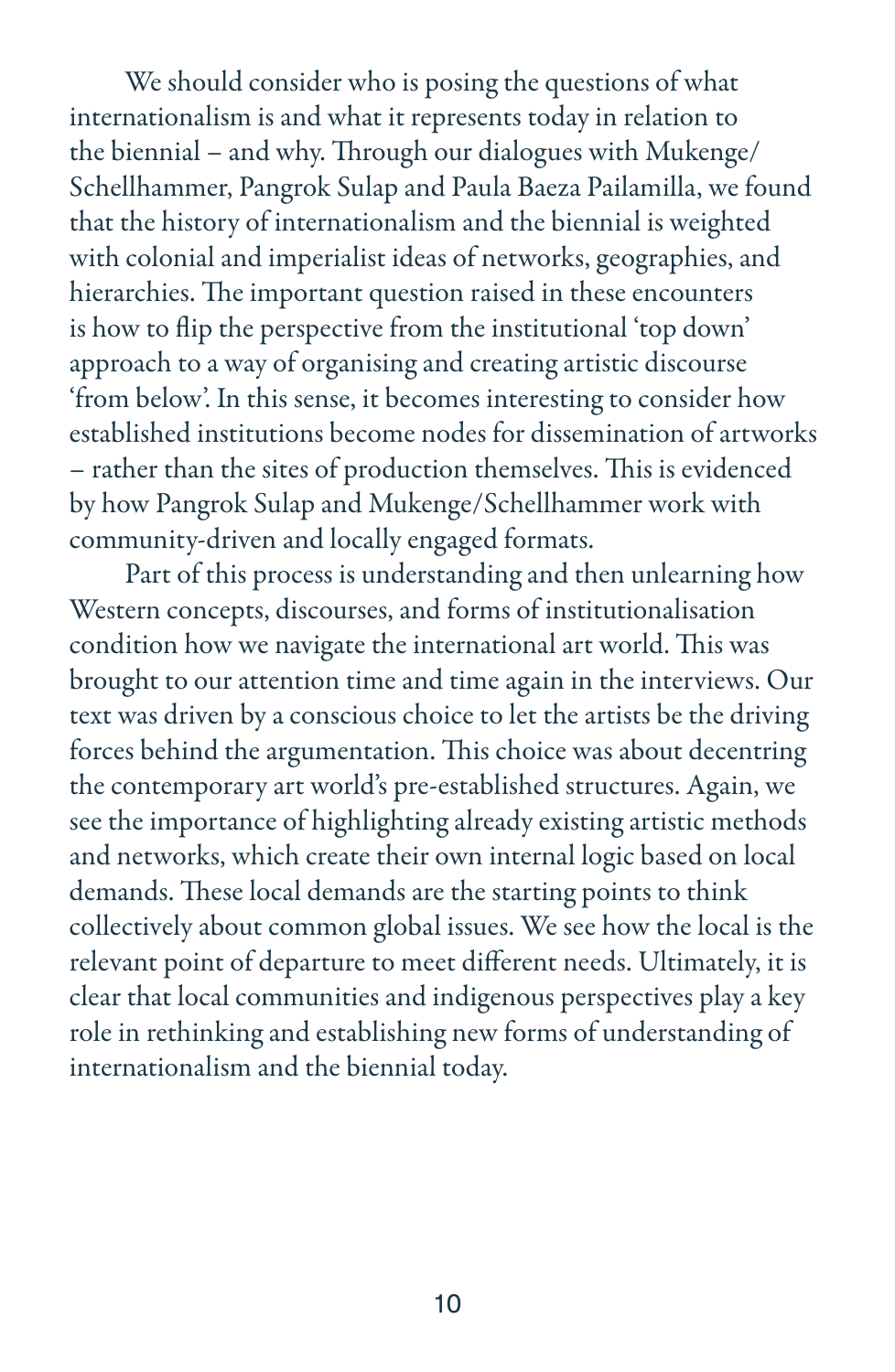## **REFERENCES**

## **Websites**

Boris Groys, 'NSK: From Hybrid Socialism to Universal State', e-flux.com, November 2015.

Terry Smith, 'Biennials: Four Fundamentals, Many Variations', www. biennialfoundation.org, 7 December 2016.

Jonas Staal, 'To Make a World, Part I: Ultranationalism and the Art of the Stateless State', e-flux.com, September 2014.

## Articles

D, Haraway, 'Situated Knowledges: The Science Question in Feminism and the Privilege of Partial Perspective', Feminist Studies, 14 (3), (1988), pp 575–599. https://doi.org/10.2307/3178066